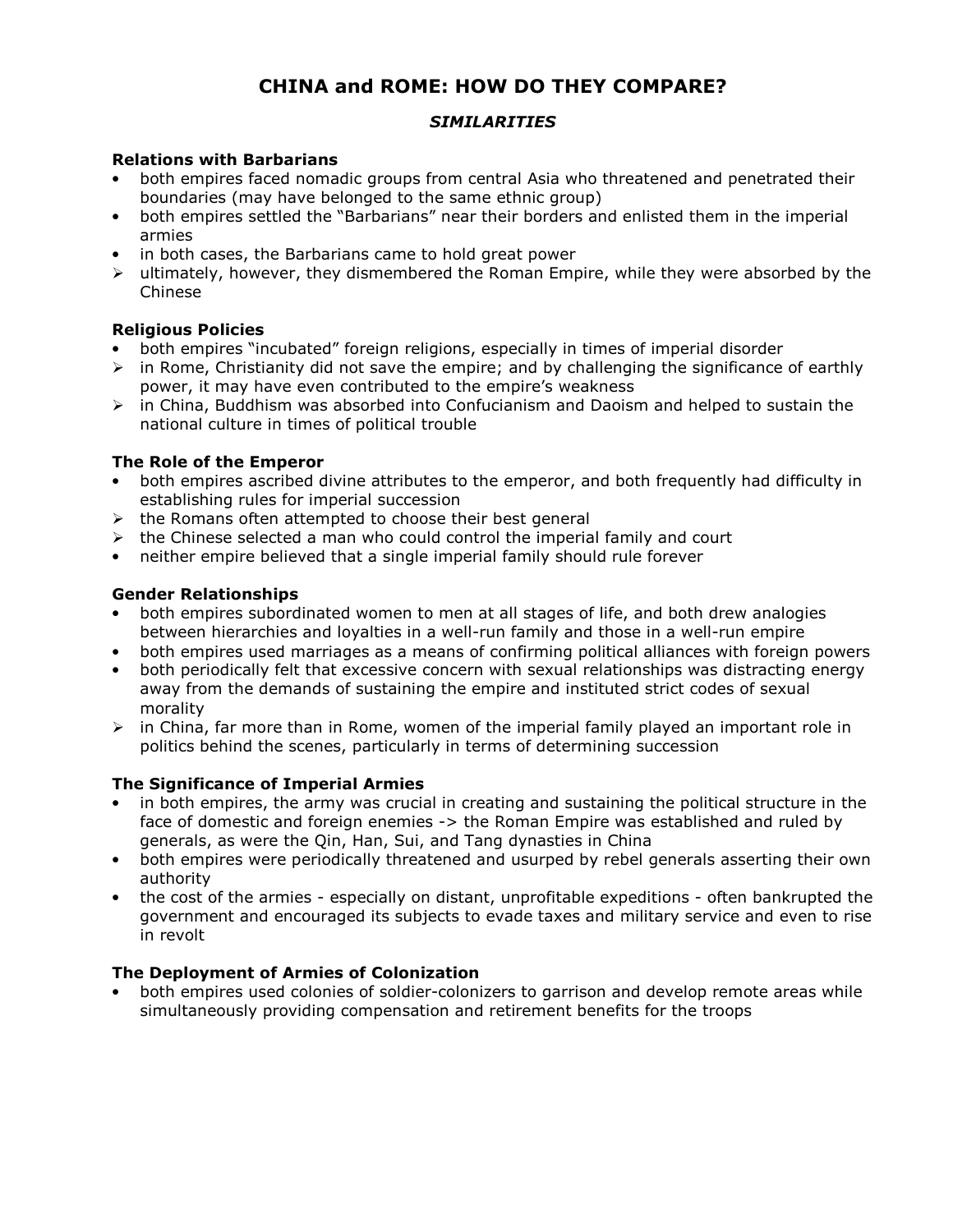## **SIMILARITIES**

## **Overextension**

- both empires suffered their greatest challenges in confronting simultaneously the strains of overexpansion and the subsequent internal revolts that were triggered by the costs
- $\triangleright$  in Rome these dual problems, along with the Barbarian invasions, finally precipitated the end of the empire in the west
- > in China they led to the loss of the Mandate of Heaven and the downfall of dynasties -> the external battles against border tribes combined with the revolt of the Yellow Turbans brought down the later Han

## **Public Works Projects**

- $\triangleright$  throughout their empire the Romans built roads, aqueducts, public monumental structures, administrative / military towns, and the great capital cities of Rome and Constantinople
- $\triangleright$  the Chinese built the Great Wall, the Grand Canal, systems of transportation by road and water, public monumental structures, administrative / military towns throughout the empire, and several successive capitals

## **The Concentration of Wealth**

in both empires, the benefits of imperial wealth tended to flow toward the center, to the elites in the capital cities -> the capitals grew to unprecedented size (over 1 million people)

## **Policies For and Against Individual Mobility**

- in order to maintain power and stability in the face of demands for change, both empires periodically bound their peasantry to the soil and demanded that the sons of soldiers follow their fathers' occupations -> both found these policies difficult to enforce
- both offered some individual mobility through service in their armies
- $\triangleright$  in addition, the Chinese examination system provided for advancement within the imperial bureaucracy

## **Revolts**

- both empires experienced frequent revolts against the emperor and his policies
- $\triangleright$  in Rome, which housed a much larger slave population, many of the revolts were led by slaves
- $\triangleright$  in China, they were more typically initiated by peasants
- $\triangleright$  Rome attempted to forestall mass revolts in the capital and other large cities through the provision of so-called "bread and circuses"

## **Peasant Flight**

in both empires, during times of upheaval, peasants sought to evade taxes and conscription by finding refuge as tenants on large, landed estates -> when imperial government was weak, the largest of these estates challenged the power of the central government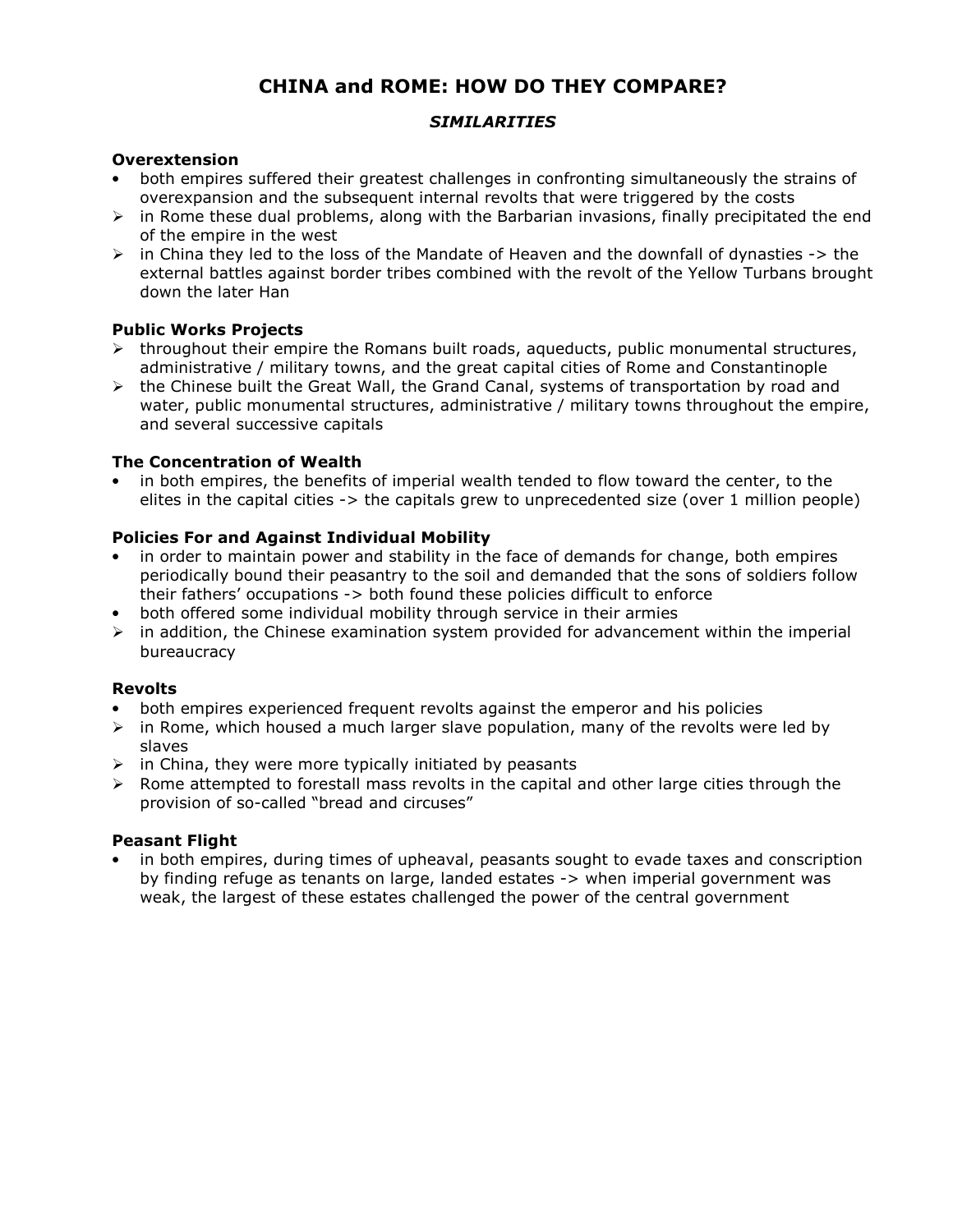## **DIFFERENCES**

#### **CHINA** INA R

#### **Geopolitical**

- culturally Mediterranean
- Han dynasty: 60 million people, also about 60 million people but

## Ideological

- Although Confucian China spoke of a - Imperial Rome knew of its actual, among people in harmony with each looked back to it as a golden age. other and with nature, realistically - Roman imperial expansion and empire.  $ideals.$ 

#### **Longevity and Persistence**

- 2000 years. Dynasties have come and gone, although it lived on as a gone, and sometimes the empire has concept. broken into fragments, but finally the empire endured as a single political entity.
- Today, although without an emperor, China's geopolitical unity continues.

#### **Policy and Powers of Assimilation**

- As China moved both north and south, Rome's empire was held together by<br>it assimilated a great number of the law and backed by military power. it assimilated a great number of the peoples it invaded and conquered -> - Selected non-Romans could gain
- Confucian and Buddhist ideology, non-citizens was usually forbidden. supported by the power of the emperor - Rome maintained the cultural

- **Language Policy**<br>- The Chinese language unified the Chinese Empire across space and through spoken tongue by its successor time, far more than Latin did the Roman Romance languages: Italian, French, Empire. Spanish, Portuguese, Catalan, and
- Chinese was never subordinated to Romanian. another language, as Latin was to Greek for many years and in many regions.
- Nor did Chinese compete with regional languages as Latin ultimately did.

## **ROME**

- heartland was far larger and more had as its heartland only central cohesive, geographically and  $I$  Italy, bound by the Alps and the
	- virtually all were in "inner China" only a few of these million in Italy
	- mythological golden age of equality historical republican past and always
	- the Confucians believed that the best stratification were often regarded as possible government was a well-ordered violations of the earlier republican
- China's empire has lasted for the last Rome's empire rose, fell, and was

- 
- non-ethnic Chinese were absorbed citizenship under law, but ethnically culturally and biologically and culturally the conquered peoples - The empire was held together by remained "other". Intermarriage with
	- and his armies. distinctions far more than did China.
		- Latin was gradually supplanted as a